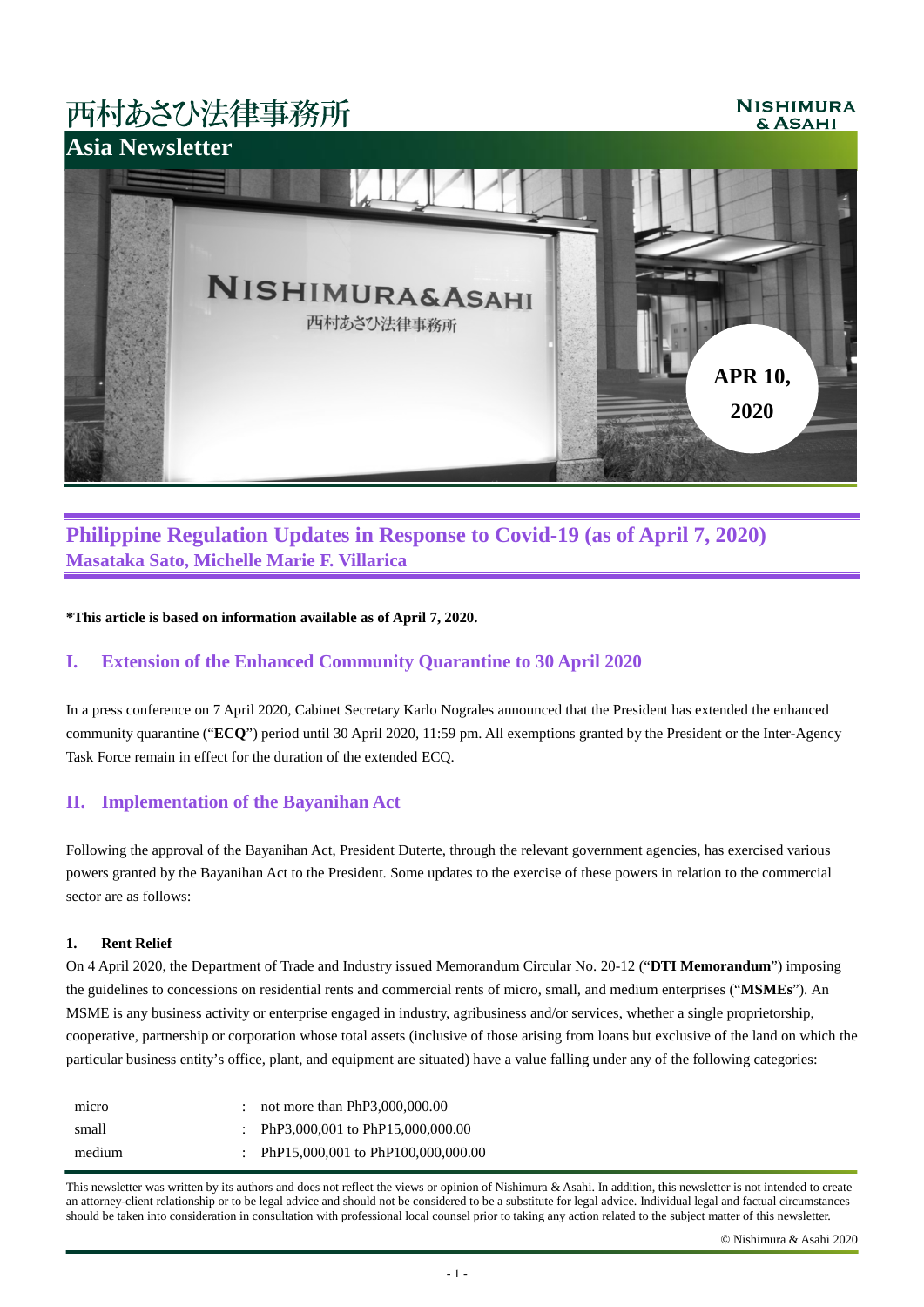The guidelines apply to (i) all residential rents falling due within the period of the ECQ and (ii) all commercial rents falling due upon MSMEs that have temporarily ceased operations within the period of the ECQ.

Following the extension by the President, the ECQ period is now imposed from 17 March 2020 to 30 April 2020 unless otherwise lifted or extended ("**ECQ Period**"). The DTI Memorandum orders the granting of a minimum thirty (30) day grace period (from the last rent due date falling within the ECQ) without incurring interests, penalties, fees, and other charges. The cumulative amount of rent falling due shall be equally amortized over the six (6) month period following the end of the ECQ and shall be added to the rents due on those succeeding months, without interest, penalties, fees, and charges.

| Example                                    |                             |                                |  |
|--------------------------------------------|-----------------------------|--------------------------------|--|
| <b>ECQ Period</b>                          |                             | 17 March 2020 to 30 April 2020 |  |
| Rent due date                              |                             | every last day of the month    |  |
| Rent due per month                         |                             | PhP20,000.00                   |  |
| Rent due during ECQ Period (2 months)      | PhP40,000.00                |                                |  |
| Amortized rent over a six (6) month period | 6,666.66/month $(40,000/6)$ |                                |  |
| Rent to be paid during the ECQ Period      | March 31                    | PhP <sub>0.00</sub>            |  |
|                                            | April 30                    | PhP <sub>0.00</sub>            |  |
| Rent to be paid following the ECQ Period   | May 31 to October 31        | PhP26,666.66/month             |  |

Note however that lessors are not obligated to return rent which the tenant has already paid during the ECQ Period.

#### **2. Loan Relief**

On 1 April 2020, the Central Bank of the Philippines issued Memorandum No. M-2020-017 ("**BSP Memorandum**") implementing Section 4(aa) of the Bayanihan Act which granted President Duterte the power to direct banks and other financial institutions to implement a grace period for the repayment of loans.

The BSP Memorandum applies to all Philippine lenders, public or private, whether under the supervision of the Central Bank of the Philippines, the Securities and Exchange Commission, the Cooperative Development Authority, the Government Service Insurance System, the Social Security System, or the Home Development Mutual Fund ("**Covered Institutions**").

The BSP Memorandum requires all Covered Institutions to implement a thirty (30) day grace period for all loans with principal and/or interest falling due within the ECQ Period without incurring interest on interest, penalties, fees, and other charges. No documentary stamp tax will apply to credit extensions, credit restructurings, or micro-lending. The initial thirty (30) day grace period will automatically extend if the ECQ Period is extended by the President.

During the thirty (30) day grace period, Covered Institutions are also prohibited from (i) charging or applying interest on interest, fees, and charges related to future payments or amortizations of individuals, households, MSMEs, and corporate borrowers, and (ii) requiring their clients to waive the application of the provisions of the Bayanihan Act, including the mandatory thirty (30) day grace period. Any waiver that was already executed covering payments falling due during the ECQ is invalid.

The borrower may pay the accrued interest for the thirty (30) day grace period on a staggered basis over the remaining life of the loan. Nevertheless, the borrower may also choose to pay the accrued interest in full on the new date following the application of the 30 day grace period.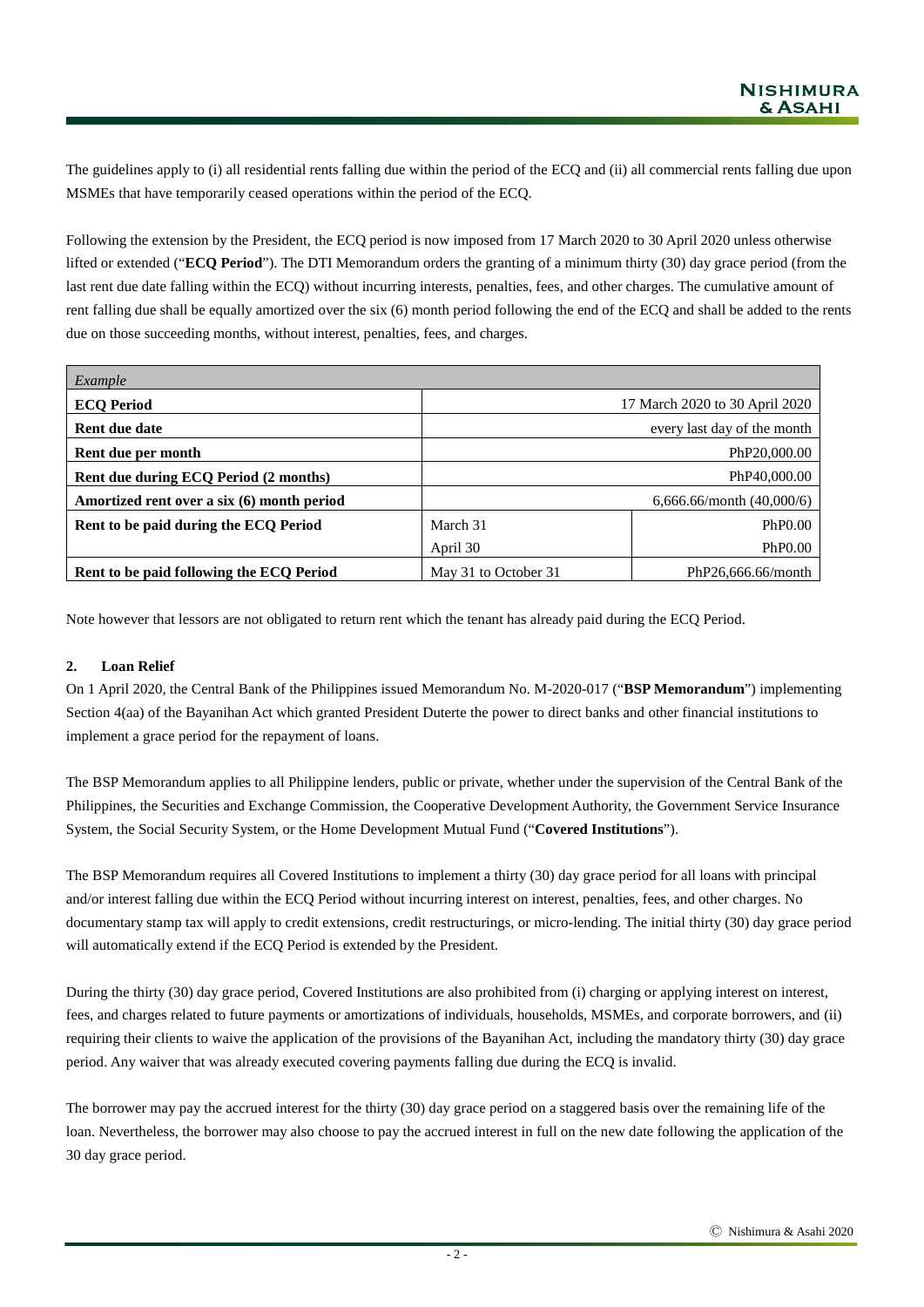## **3. Penalty**

Lessors and Covered Institutions who refuse to comply with the DTI Memorandum and the BSP Memorandum respectively shall be penalized with imprisonment of at least two (2) months and/or a fine of at least PhP10,000.00, at the discretion of the court.

## **III. Other Updates**

## **1. Department of Labor and Employment**

## a. Holiday pay for April 2020

On 1 April 2020, the Department of Labor and Employment ("**DOLE**") issued Labor Advisory No. 13-A, Series of 2020 ("**LA 13-A**") allowing employers to defer payment of holiday pay for work performed on 9, 10, and 11 April 2020 as applicable until such time that the present emergency situation has been abated and the normal operations of the establishment have been reinstituted. LA 13-A does not specify a deferment period, so affected establishments should closely follow updates issued by the DOLE. Establishments that have totally closed or ceased operations during the ECQ are exempted from payment of the holiday pay for 9, 10, and 11 April 2020.

## b. Probationary employment

Under Labor Advisory No. 14 dated 30 March 2020, the DOLE also clarified that the ECQ Period is excluded from the determination of the six (6) month probationary period. Under the Labor Code, probationary employment periods in the private sector must not exceed six (6) months from the date the employee begins working.

## **2. Securities and Exchange Commission**

The Securities and Exchange Commission ("**SEC**") has issued SEC Memorandum Circular No. 9, Series of 2020 providing the guidelines for the filing of the general information sheet ("**GIS**") during the Covid-19 outbreak and the ECQ ("**Guidelines**"):

#### a. Where election of directors or officers **was held**

The company shall file its GIS within thirty (30) days from the actual meeting through ordinary or registered mail, private courier, or email at mlmliwanag@sec.gov.ph, mtdmabuyo@sec.gov.ph, or cmdnotice@sec.gov.ph.

## b. Where the annual shareholders' meeting and election of directors or officers **was not held**

If the company was unable to hold an annual shareholders' meeting and election of directors or officers due to health and safety reasons in relation to Covid-19 and the company has no facilities for remote communication, it shall report such fact to the SEC within thirty (30) days from the original meeting date either through mail, courier, or by electronic means to cmdnotice@sec.gov.ph.

If the company is unable to hold an annual shareholders' meeting and election of directors or officers for reasons other than Covid-19 concerns, it should also report such fact to the SEC within thirty (30) days from the original date of the meeting. If the SEC finds that the non-holding of a meeting is unjustified (including if it verifies that the non-holding of an election is not related to Covid-19 when initially reported to be so), it will issue an order directing the issuance of a notice stating the time and place to hold a shareholders' meeting and an election.

The report sent to the SEC should include the following information:

i. company name,